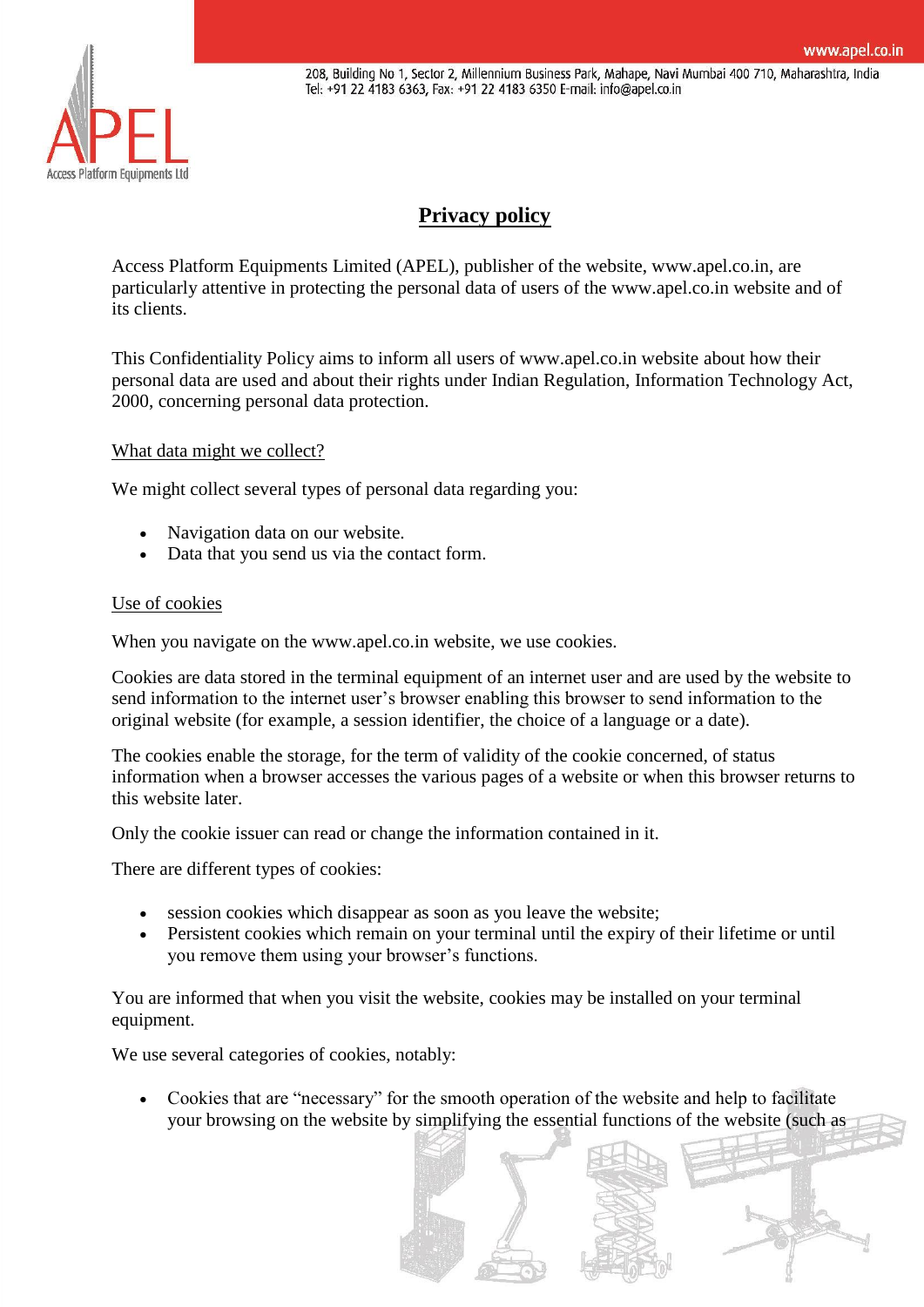

navigation between pages). The successful operation of the website partially depends on these cookies;

 Statistical cookies (such as Google Analytics) help us understand how you are interacting with the website, the pages you consult, the device you are using, your connection country, etc. They are used to analyze visiting frequency and use of the Website.

You have several options for deleting cookies.

In fact, while most internet browsers are configured by default and accept the installation of cookies, you have the possibility, if you so wish, of choosing to accept all cookies, or of refusing them systematically or even of choosing to accept certain cookies depending on the issuer.

You may also configure your browser to accept or refuse cookies on a case by case basis prior to their installation. You may also regularly delete cookies from your terminal via your browser.

Remember to configure all browsers on your various terminals (tablets, smartphones, and computers).

For the management of cookies and your choices, the configuration of each browser is different. This is described in your browser's help menu which will explain how to change your preferences with regard to cookies.

For example:

- $\bullet$  for Microsoft Edge (TM)
- $\bullet$  for [Internet Explorer \(TM\)](https://support.microsoft.com/en-us/help/17442/windows-internet-explorer-delete-manage-cookies)
- $\bullet$  for [Safari \(TM\)](https://support.apple.com/guide/safari/manage-cookies-and-website-data-sfri11471/mac)
- for [Chrome \(TM\)](https://support.google.com/chrome/answer/95647?co=GENIE.Platform%3DDesktop&hl=en-GB)
- $\bullet$  for Firefox (TM)
- for [Opera \(TM\)](https://help.opera.com/en/latest/security-and-privacy/)

However, we inform you that if you configure your browser to refuse cookies, certain functions, pages, and areas of the website will not be accessible, for which we may not be held liable.

We also draw your attention to the fact that when you object to the installation or use of a cookie, refusal cookie is installed on your terminal equipment.

If you delete a refusal cookie, it will no longer be possible to identify you as having refused the use of cookies.

Likewise, when you accept the installation of cookies, a consent cookie is installed. Consent or refusal cookies must remain on your terminal equipment.